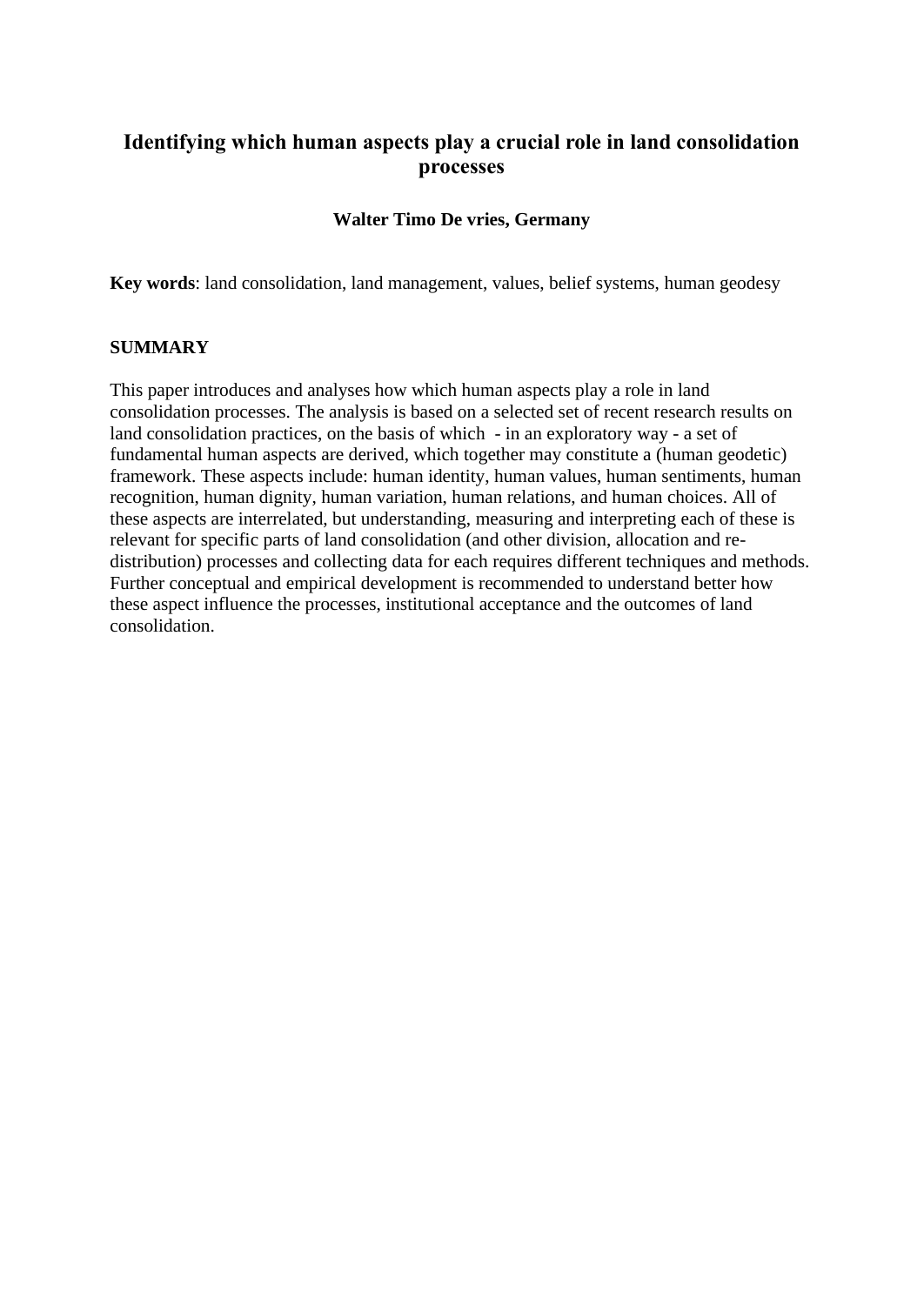# **Identifying which human aspects play a crucial role in land consolidation processes**

# **Walter Timo DE VRIES, Germany**

# **1. INTRODUCTION**

Geodetic engineers consider land consolidation a key task of geodetic engineers. Land consolidation is a kind of land intervention, which requires both a thorough understand of how to measure and demarcate land, and an understanding of how to allocate or exchange ownership of land. The former necessitates both specific mathematical and information technical skills, which are typical for an engineer and prototypical for a geodetic engineer. The latter requires a thorough understanding of legal and organisational issues related to land rights, land ownership and procedural aspects.

The conventional association of the scope and utilization of land consolidation is with agricultural economics and rural development. FAO (2003) refer to land consolidation as a tool which can assist farmers to amalgamate their fragmented parcels. For example, a farmer who owns one hectare divided into five parcels may benefit from a consolidation scheme which results in a single parcel. In many eastern European (FAO, 2004, Hartvigsen, 2014) land consolidation programs tend to have primarily such an economic and/or and rural development focus (Bullard, 2007). More recently land consolidation is associated specifically to a societal benefit or public value, such as food security (Bennett et al., 2015, Ntihinyurwa et al., 2019) or environmental protection (Abubakari et al., 2016, Louwsma et al., 2014). Not the micro-economic agricultural production values count in these cases, but the public values at a larger – often national or regional - scale. The optimal output of a land consolidation process then needs to be evaluated in terms of this societal benefit, rather than a pure economic benefit.

Method-wise, Louwsma and Lemmen (2015) introduce land consolidation as an instrument to counteract land fragmentation and the associated negative impact on the productivity and costs of farming. The most common interpretation of land fragmentation relates to physical aspects of fragmentation, i.e. holdings with a large number of small parcels scattered over a considerable area (Ntihinyurwa et al., 2019). Savoiu et al. (2015) indicate that different types of land consolidation exist which each require different methodologies of implementation and different indicators of optimization. Vitikainen (2004) specifies such indicators of land consolidation: defragmentation of parcel size and location (improvement of agricultural and/or forest land division, re-allotment of leasehold areas, enlargement of farm size), reconstruction of urban areas (land use planning in village areas, readjustment of building land), creation of accessibility to roads and utilities (improvement of road network, drainage network), environmental protection and planning (implementation of environment and nature conservation areas), spatial and regional development (promotion of regional development).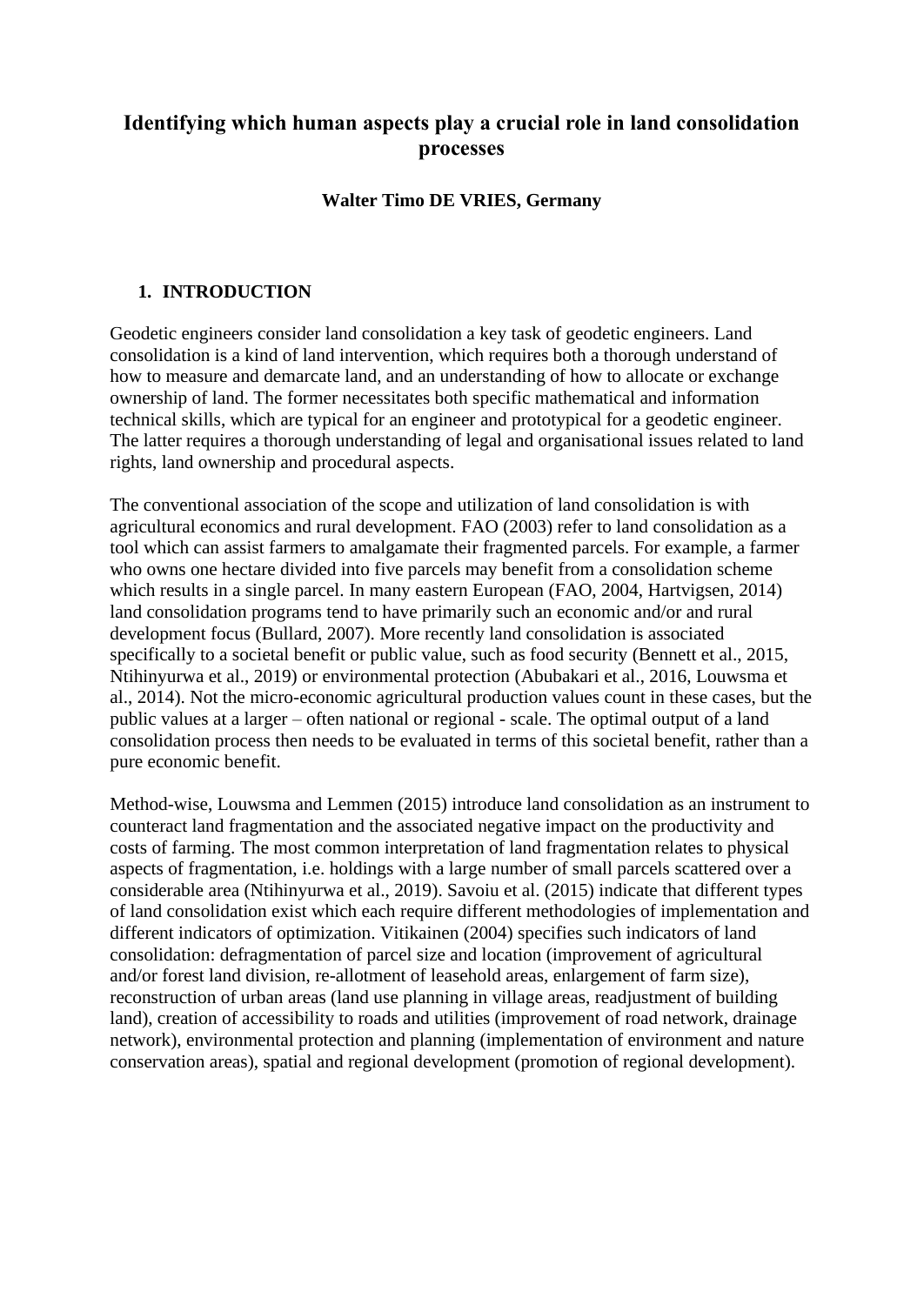Demetriou et al. (2013) further specify procedures and decision support systems to quantify the resultant optimization parcel sizes.

In the world of praxis land consolidation often relies on having inter-personal, social and communication skills. These skills are often only taught and learned after graduating from geodetic or surveying engineering study programs. Nonetheless these skills and knowledge are apparently considered crucial for geodetic engineers. After all, the original meaning of geodesy is shaped by two Greek words, γεωδαισία or geodaisia, literally meaning the "division of the Earth". So, the original meaning of geodesy deals with activity of dividing rather than the static status quo of division, although by most geodesy is primarily associated with measurements of the earth's shape, the boundaries between parcels and zones and the gravitational field. de Vries (2017) argues that constituting, defining and framing a new scientific field called 'human geodesy' is necessary and relevant given the transdisciplinary and human nature of dividing the earth. Hence there is a strong need to understand and conceptualise what these skills mean in the geodetic field. This article describes and classifies what these human aspects are, and how and why they are relevant parts of the geodetic profession. To underline this relevance it derives a theoretical framework for what will be called human geodesy.

This paper first provides short synopses of three research experiences. These experiences in land consolidation are described at different scales. Each of these specifically focused on the practices of land consolidation rather than the regulatory and technical aspects of land consolidation. The first research deals with land consolidation practices in different parts of Bavaria, Germany. The second was a comparative study between Bavaria and the Republic of Macedonia. The third concerned a European-wide comparison on land consolidation practices. The following section discusses, highlights and classifies a number of aspects which can be considered related to people, their views and their behaviour. From these a a set of principles are derived which will be referred to as human geodetic operational principles. The concluding section provide a general synopsis and a number of recommendations for further research.

# **2. RESEARCH EXPERIENCES IN LAND CONSOLIDATION FROM A GEODETIC PROFESSIONAL PERSPECTIVE**

# **2.1 Land consolidation in Bavaria**

The study of Guggemos (2018) aims at comparing the theory (i.e. the prescribed act and regulations) with the practical implementation of land consolidation in Bavaria. Guggemos (2018) compares different aspects of the land consolidation practices in different parts of Bavaria, Germany. The institutional arrangement in Bavaria is that there is a land consolidation act which applies for the entire Bavaria, but in each region the rural development agencies can make their own decisions on how and where to conduct a land consolidation project. The study reveals that although there are only minor deviations between the law and the practice, not because of a major infringement or deviation from the law, but as a way to align discretionary space which the law provides to the existing situation on the ground. It was found that the biggest differences between theory and practice were connected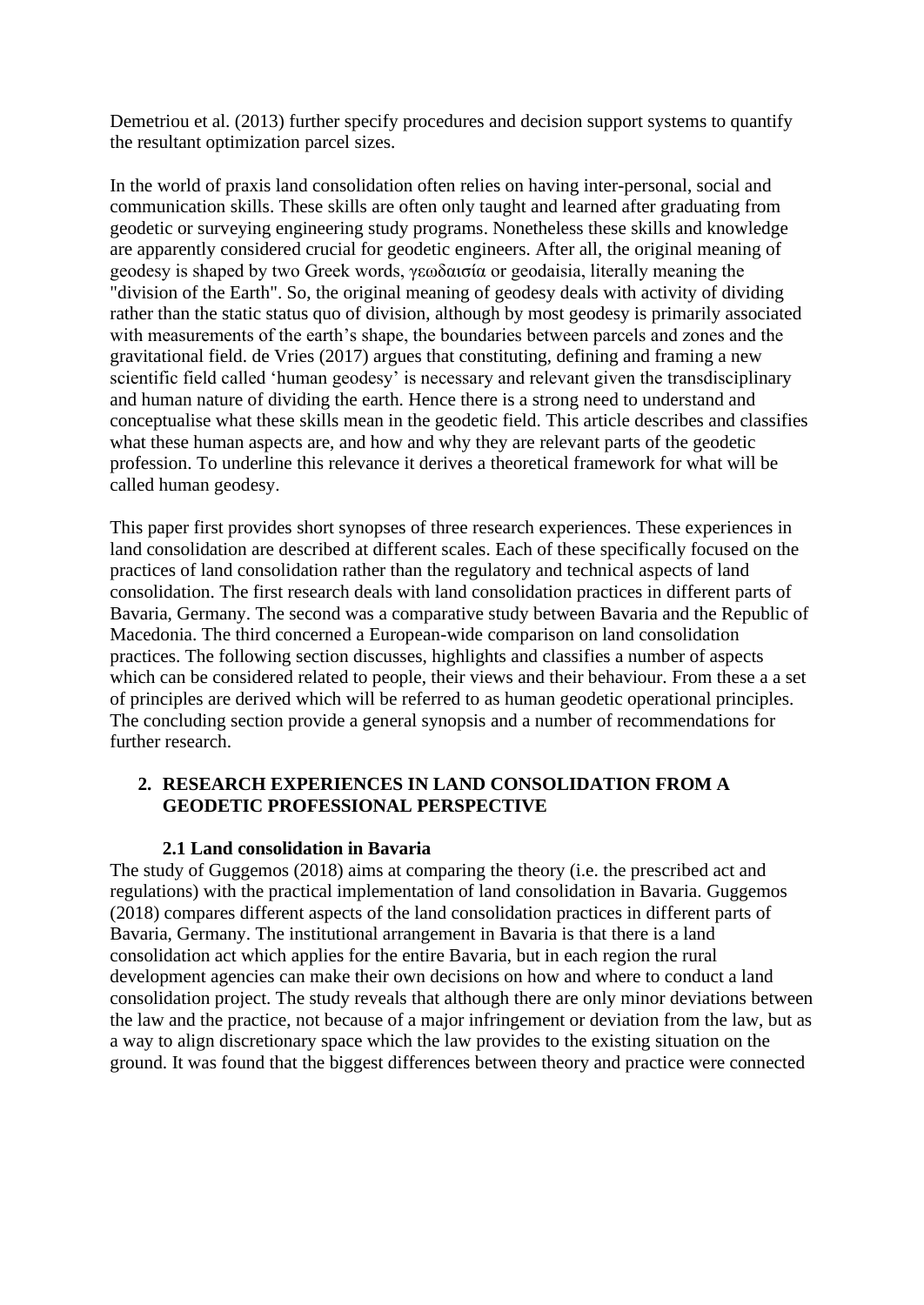to the communication with stakeholders and the public. In Bavaria, as part of the implementation of a land consolidation project, significantly more is involved and communicated than is formally required by law - ranging from the early involvement of the authorities to additional meetings, working groups, corridor workshops and on-site inspections, to a two-day meeting organized by the school of village and rural development. Often the communication is most successful if local dialects are used.

The increased attention for the human aspect of communication complements a major shift in focus land consolidation projects in Bavaria. Projects which solely focus on agricultural improvement are steadily declining, whilst improving nature, environment and flood protection is increasingly coming to the forefront. In these domains both the number and variety of insights and priorities of stakeholders is much larger than the pure agricultural economic interests. Hence, the ability to speak at different registers and understand the epistemic language of different domains is crucial.

In addition, priority is currently being given to speedy procedures of land consolidation. Given that historically land consolidation projects could take more than 20 to 30 years to complete, currently the simplified land consolidation procedure and/or the voluntary land exchanges are preferred over the large-scale land consolidation projects. In such smaller projects it is easier to communicate as a group of stakeholders, as one can know each other and each other's priorities quite rapidly.

#### **2.2 Comparative study Bavaria vs Republic of Macedonia**

In order to evaluate to which extent and how context plays in conducting land consolidation projects in 2018 a study was made comparing land consolidation practices in Bavaria with those in Republic Macedonia (de Vries et al., 2018). The study aims at comparing two cases with significantly different histories and policy settings: Land consolidation in the free State of Bavaria in Germany, where land consolidation has been a practice for over 100 years, even though its usage is gradually declining; and, land consolidation in Republic Macedonia, where the land consolidation law has been recently re-designed, and where land consolidation is a relatively new tool in the land management practice. The comparison entails institutional and legal frameworks, practices in relation to start, execution and completion of land consolidation projects. Data were compared through extensive document analysis, expert interviews and site visits of land consolidation projects in both Bavaria and Republic Macedonia.

The comparison reveals that many operational practices of land consolidation are highly dependent on local historical decisions, which cannot be easily adapted. Land consolidation legislation has regularly changed in both Bavaria and Republic Macedonia, even though the current Bavarian legislation seems relatively stable. Still, adaption has taken place, for example to accommodate other interests than agricultural ones, including rural development objectives at large and environmental concerns in particular. Also, the organisational structures through which land consolidation is to be carried out has changed over time. Where originally the rural development agency took a leading role, currently much more authority has been transferred to the local land consolidation committees. The main reason and justification to adopt these gradual changes was to handle different kinds of uncertainties: process uncertainty arising from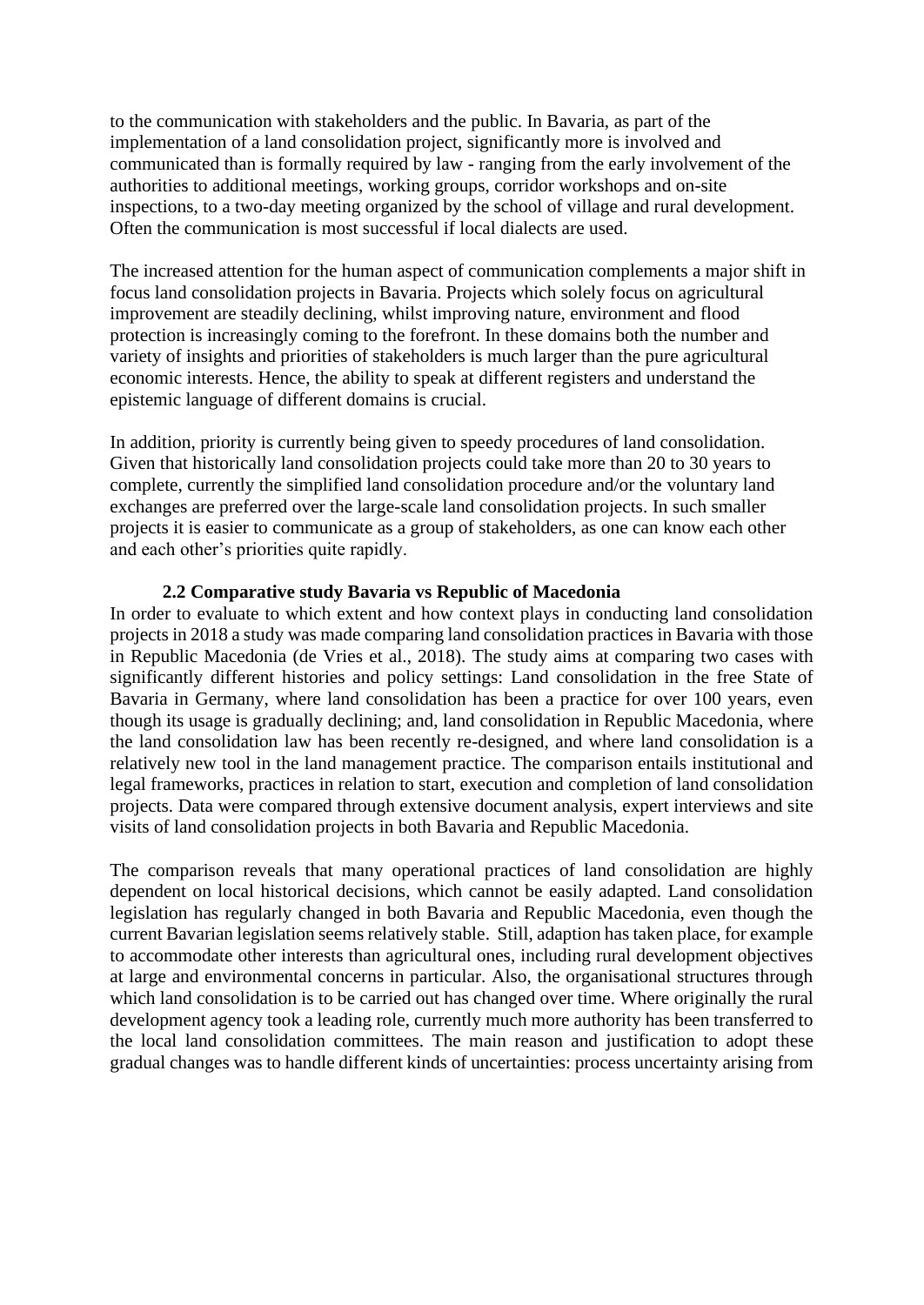possible resistance of stakeholders who might obstruct the process by prioritizing individual benefits over common benefits.

Although in both Bavaria and Republic Macedonia land surveyors and geodesists (potentially) play an active role in land consolidation processes, their role and institutional embedding is completely different. In Bayern land surveyors are employed by the agency for rural development and are tasked to help co-design the land re-allocation plan and stake out new boundaries. It is even so that land surveying and/or geodesy education are pre-requirements for a position at the rural development agency. In Republic Macedonia the Ministry for Agriculture, Forestry and Water Economy, department for land consolidation, does not employ land surveyors or geodesist. Instead they rely on agricultural specialists for most of the land consolidation tasks and decisions. In general the geodesists are employed by private firms, who carry out certain tasks which are subcontracted by the Ministry. One of the anticipated tasks for land surveying firms includes the conduct of pre-land consolidation feasibility studies, a tasks for which they are not principally educated. As a result, they need to be upgraded by the MAINLAND project in order to be able to conduct such a task.

Coercing participants to join and/or participate land consolidation projects to achieve public objectives is possible in Bavaria, yet highly contested in Republic Macedonia. There is still a significant difference between Bavaria and Republic Macedonia in the manner in which coercion, enforcement and sanctioning can take place in case of non-participation or noncompliance to land consolidation projects and re-allotment plans. A vital role exists in Bavaria for the committee of stakeholders who ultimately decide, whereas in Republic Macedonia the final decision for start of land consolidation project is rooted in the Ministry. This might hamper the sense of ownership related to the decision, but at the same time this may also reflect a fundamental difference in how to ensure compliance.

The degree to which the rural development agencies in Bavaria are accepted and respected by local stakeholders is high. This is however not a given and a characteristic which is automatically achieved simply by the legislation itself. Many agencies have active press and/or marketing officers and staff member whose primary task it is to explain the role and functions of the agency. The MAINLAND project in Republic Macedonia is also taking this extension and awareness raising function seriously in order to raise legitimacy. Hence, in both Bavaria and Macedonia legitimacy is a crucial issue. Both countries justify this by stating that land consolidation may often be contested by local farmers. It is therefore vital to speak at eyesight and frequently explain and discuss the pros and cons of land consolidation with local stakeholders in order to ensure legitimacy.

# **2.3 European-wide study on land consolidation practices**

The 2019 study of de Vries et al. (2019) compares land consolidation practices for 20 countries. Similar to the studies of Guggemos (2018) and de Vries et al. (2018) the main focus of the study was on revealing the practice of land consolidation. In this study the practice is derived from an analysis of the experiences of senior professional land consolidators, captured through so-called narrative vignettes, i.e. short personal stories of experiences, opinions and perceptions. The study concludes that despite regional differences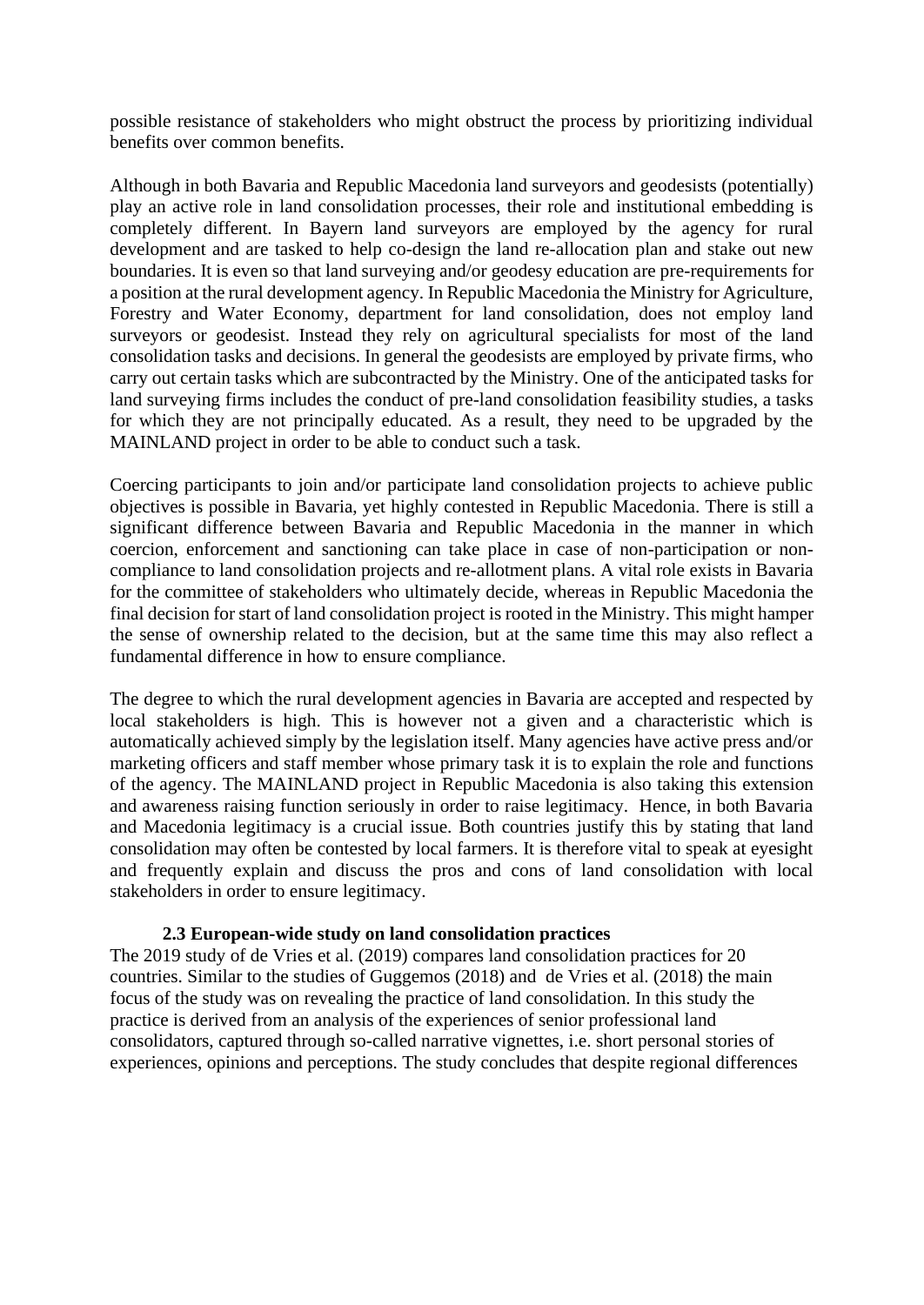in preferences, attitudes and opinions about whether land consolidation is an appropriate instrument, there seems to be some consensus that land consolidation projects should currently be highly pragmatically oriented, whereby one has to be very sensitive to the needs and characteristics of local contexts and stakes, and whereby one needs to be very clear on both short-term and long-term wins.

A crucial conclusion form a human perspective in this study is that becoming a practical land consolidator requires a steep learning curve, which is heavily reliant on personal and longterm experience. Knowledge, skills and experience go hand-in-hand for land consolidators. Land consolidation requires specific human skills: a high ability to compromise, the ability to communicate with responsible persons, a deep interest in all people living and working in the area, the ability to deal with people, being able to motivate and inspire stakeholders, having a personality which is never discouraged from setbacks and which is open for new challenges and have a personal vision.

# **3. CLASSIFYING THE HUMAN ASPECTS**

All three research experiences indicate that human and social aspects are crucial in land consolidation and that professional land consolidators need to be able to understand and work with these. Hence, it is important to understand which human aspects play a role, and how one can detect, capture and analyse these on the one hand, and apply the insights as geodetic engineers on the other hand. The different human aspects are discussed hereunder.

# **3.1 Human identity**

The experience form land consolidation projects indicate that changing relations to land are often taken personally. There is a strong sense of land tenants that the land relates to a sense of history, heritage, home, and family. One could capture this strongly felt relation as human identity. People identify with the place where they grew up, where they made their first experiences and relations, and where they heard the stories from their past from their elders and ancestors. Human identity is very location specific, and as a result it plays a strong role in the division of land and how people would allocate land if they were amongst their peers in identity. Golubović (2011) describes human identity as '*where one (a person or a group) belongs, and what is expressed as "self-image" or/and "common-image", what integrate them inside self or a group existence, and what differentiate them vis-à-vis "others"'.* The concept itself has various dimensions, yet it is not a neutral concept. It varies along with people and with space, and as a consequence, it plays a role in the division of space. It also has a close connection to cultural heritage to both social and physical (landscape) preferences (Krupowicz et al., 2019).

Human identity is the human geodetic equivalent of gravity in physical geodesy. Similar to gravity is it omnipresent and it softens gradually with distance. At the same time there are also micro differences which can be very influential for local outcomes. Yet, how does one capture human identity as a geodesist? It has to be done using methods which are directly related to how individuals, who have a stake in land division matters, identify with the land and also take decisions in the process of individuation, i.e. the degree to which individuals or groups of individuals can be differentiated from each other. Here one can make use of interactive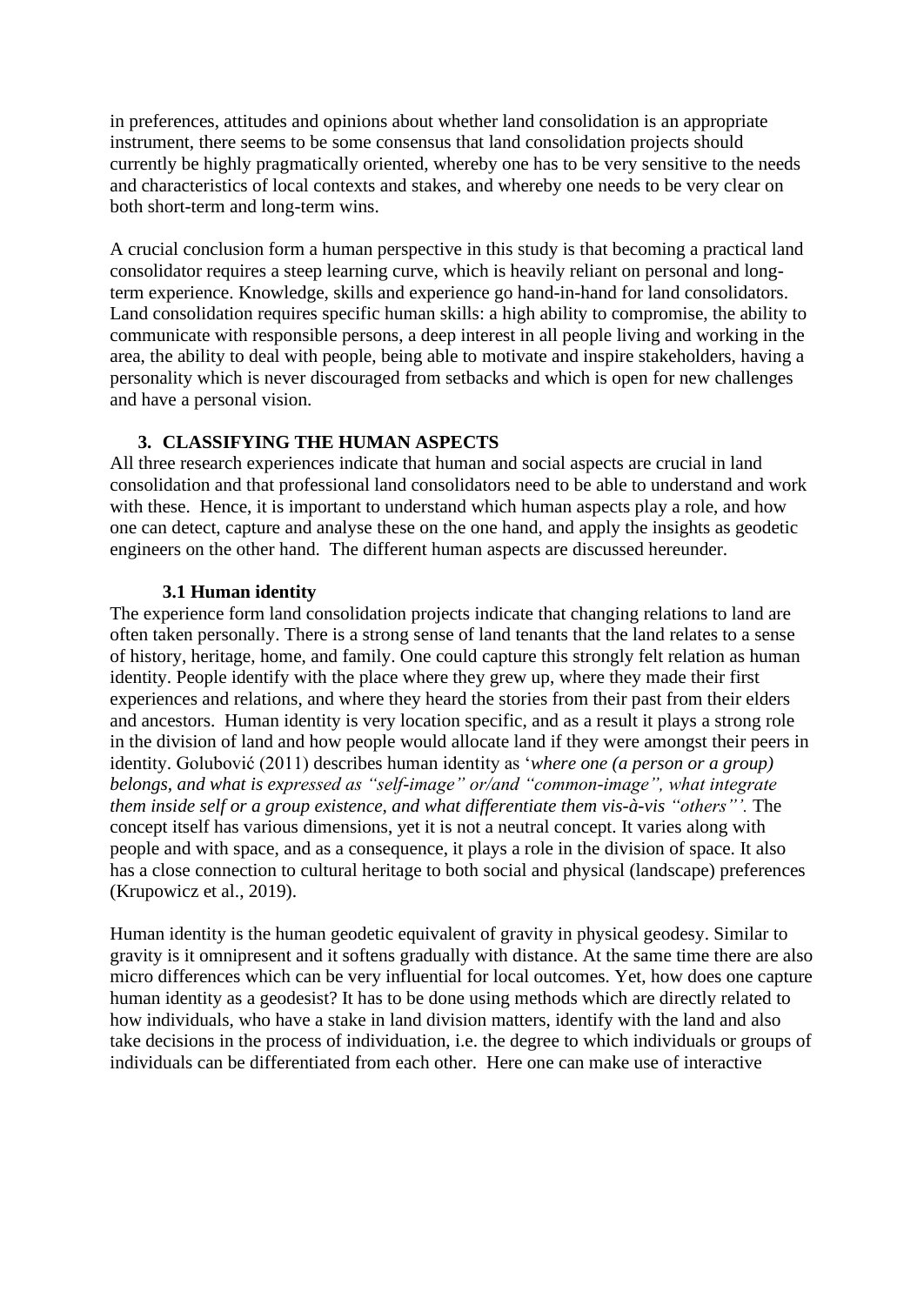methods of data collection, i.e. through interviews, focus groups, interactive ranking methods. In addition one can make use of observational methods and seek patterns in how individuals speak, behave, react, use metaphors and symbols and refer consistently to places of value and significance.

#### **3.2 Human values**

Closely related to identity but different in both data collection and analysis is the aspect of human values, or perhaps better the collection of normative values, beliefs and views. In land consolidation processes it became obvious that stakeholders do not just have different views and opinions on how the processes of re-distribution should be carried out and which preferences for certain outcomes existed, but that these views and opinions were rooted in more or less coherent belief systems, i.e. normative frameworks of what is considered good or bad, right or wrong. In these normative frameworks one can differentiate two types: Professional (epistemological) views and beliefs and personal views and beliefs. Professional epistemological aspects and values reflect the commonly accepted professional views and experiences, connections and professional networks, educational backgrounds and professional ambitions, whereas personal views and beliefs are much more connected to life experience epistemologies and values. Personal values reflect perceptions on reality, senses and associated behaviour generated through events, constraints and successes in life, learning experiences, natural resistance to change (location, type of living), personal visions, personal ambitions, localised interests and world views created out of localised perceptions.

This wide spectrum human values is the human geodetic equivalent of spectral values when observing land through digital images. The way to collect such values is for example by systematically comparing preferences and rankings of opinions on certain statements and propositions, and then distilling comprehensive belief and values systems. Q methodology, accompanied by principle component analysis and/or factor analysis may be appropriate for such data collections and analysis (Chandran et al., 2015, de Vries, 2018). These are indeed elaborate processes which require a combination of both quantitative and qualitative methods

# **3.3 Human sentiments**

In the process of land consolidation many land consolidators expressed that they had to deal with human sentiments. There are many of those, and many of the sentiments are time and location specific, yet all of these influence the manner in which people are behaving and reacting during a consolidation or re-allocation process. Human sentiments which may emerge during such processes include happiness, consent, comfort, frustration, anger, amongst others. Benson (2016) describes the aspect of anger using the anger iceberg metaphor, displaying that anger is just the tip of an iceberg connected to other types of emotions, such as grief, embarrassment, anguish, annoyance, disappointment, rejection, stress, anxiety, worry, envy, insecurity, hurt, depression, guilt, regret, disrespect, annoyance. The metaphor of the anger iceberg is a good way to show that many sentiments are multidimensional and are connected to multiple aspects of anger. As indicated in the land consolidation practices, one needs to be able to collaborate with different stakeholders who may not always be happy and who may express their emotions in all sorts of ways.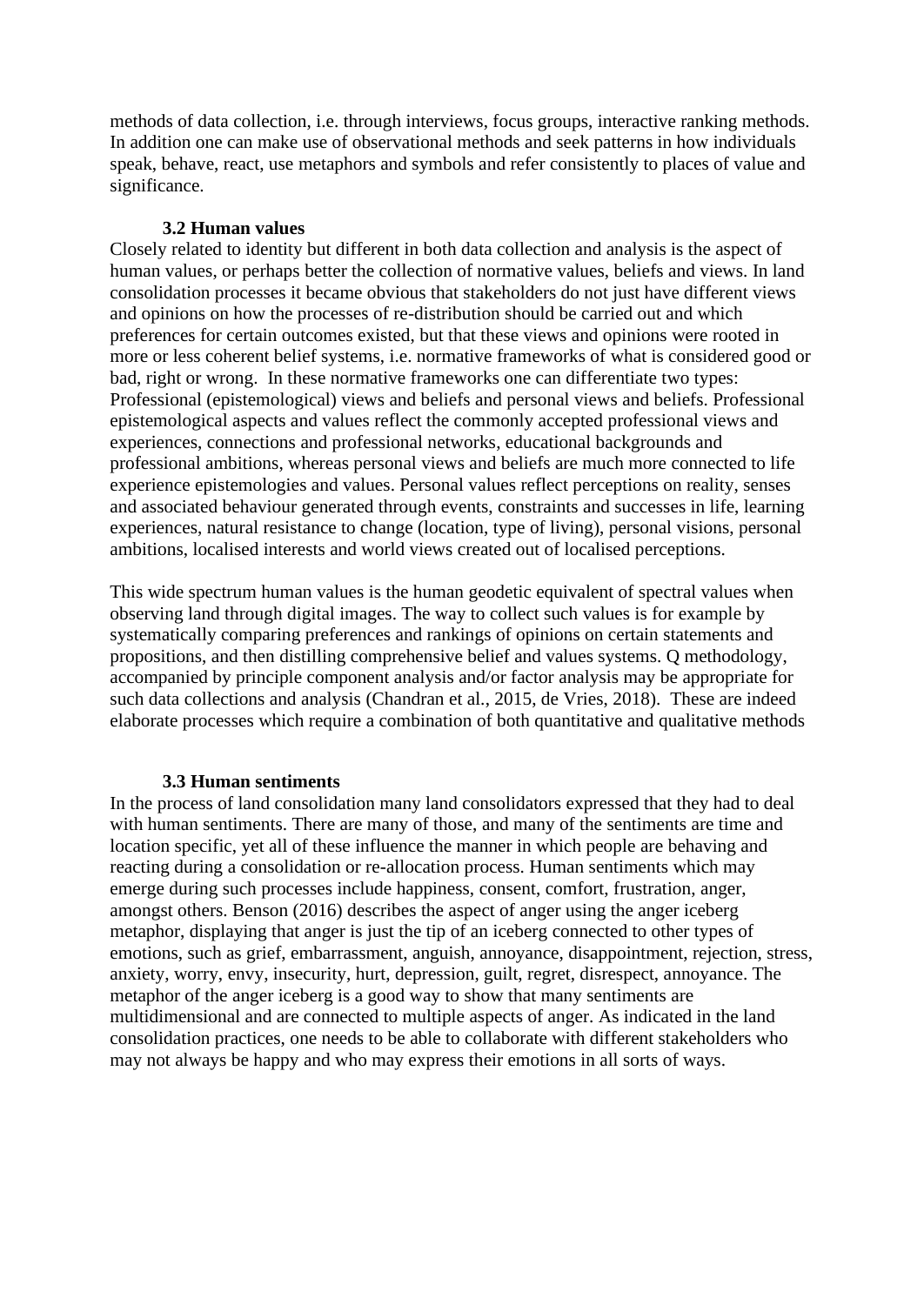For a human geodesist there are two questions to be dealt with: first, how does one recognize the (multi-dimensional) sentiments and secondly how does one deal with for example resistant or angry citizens which may obstruct the process of execution? Regarding the first question, experienced practitioners say it is important to listen and observe carefully. Physically expressed sentiments (loud voice, anger face, flared nostrils in case of anger) are obvious but are often short-lived, but the more subtle and low intensity emotions and microexpressions (visible through ironic nods, neutral faces, repeating the same question over and over) may be more significant in dealing with people in a long-term trajectory. For the second question there are various guides and recommendations –also from mediation and customer behaviour literature. In short one should: remain calm, do not take all reactions personally, being patient, use listening skills, sympathize with the anger instead of arguing back, and apologize in the right way if necessary or appropriate and let the stakeholder derive his or her own solution. Handling human sentiments is the human geodetic equivalent of adjustment in mathematic geodesy. Adjusting the sentiments within the boundaries of the legal, social and operational context is the key purpose of human geodesists.

#### **3.4 Human recognition**

A core overarching concept which may be most relevant for human geodetic conceptualisation is the concept of recognition. The word 'recognition' itself has both a passive and active meaning: One the one hand it refers to recognizing as a practitioner which sentiments exists as well as the sentiment of feeling recognized, heard, appreciated. Whilst equality is an often used normative term referring to the equal distribution of land portions, family and social relations tend to be a main factor why the physical divisions are often not so equal in size. One of the key social relations affecting choices of division of land is the manwoman relation. In many societies decisions on land are mostly taken by men, and usually men tend to have more de facto rights on land than women (despite having dual registration of both men and women). Recognition of women, or the lack thereof, can be explain the reasons why equal distribution is often not reached. Castleman (2013) defines recognition as "the extent to which an individual is acknowledged by others to be of inherent value by virtue of being a fellow human being." This acknowledgement is crucial when evaluating the extent to which women are 'heard' and included in socially constructed decisions, including the issue of what to do with land and how to divide land.

Measurement and analysis of recognition is not obvious. The logic of recognition is similar to the projection and transformation logic in mathematical geodesy. One has to understand and recognize a particular issue, subject or object using a different perspective than the plain description of the issue, subject or object itself. Recognition is transactionary. One has to recognize that another person exists with an equal right to exist despite possibly having different ideas, values, beliefs, priorities and viewpoints.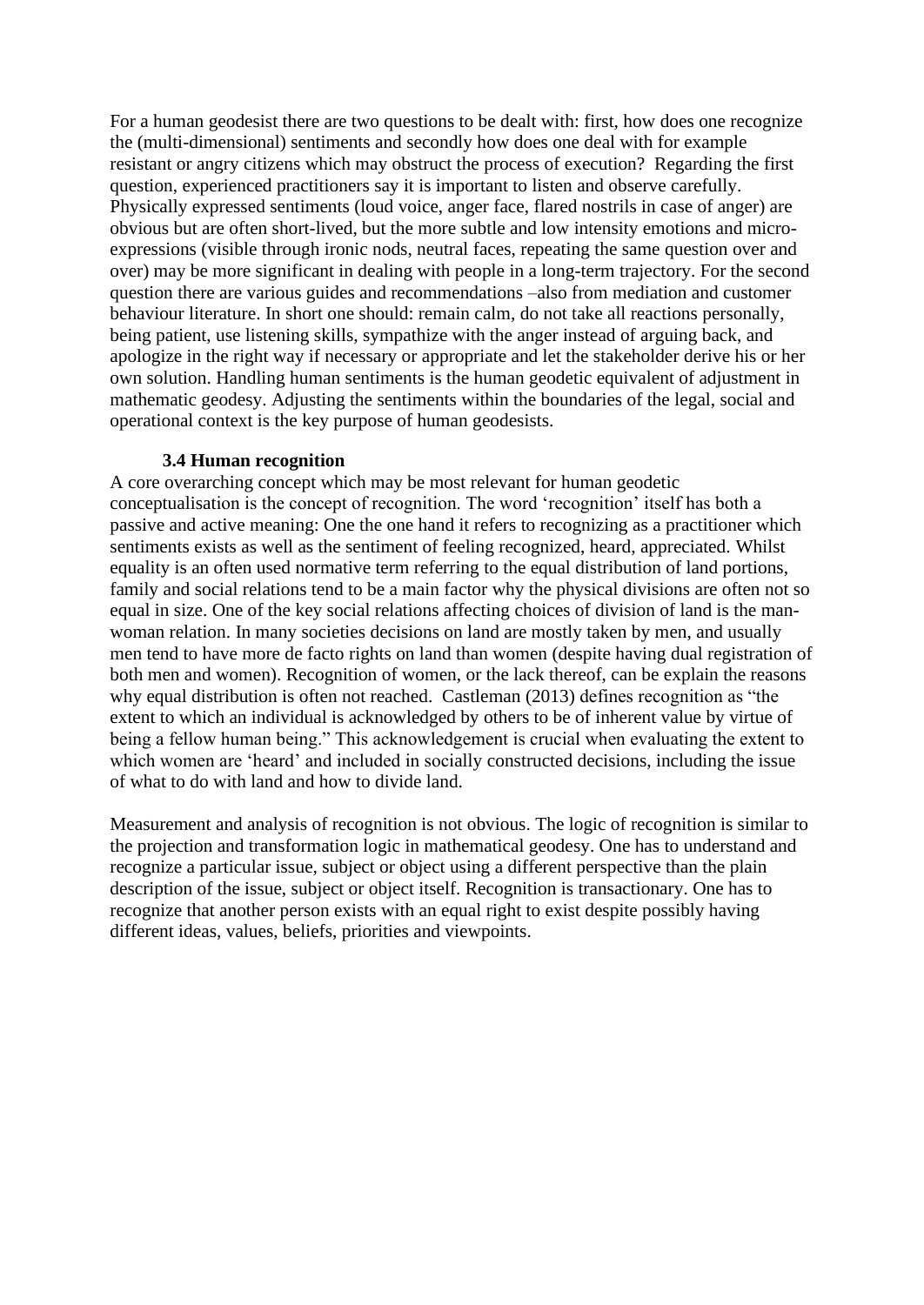#### **3.5 Human choices**

Human choices can be either rational, bounded-rational, discretionary or random. In land consolidation processes one often expects rational choices, usually related to argumentations that a re-distribution leads to better shaped parcels and allow for more agricultural efficiency and optimized economic benefits. Appealing to those rational arguments is the most fundamental reason for rational choices. In practice, however, people do not always opt for the most rational choice, either because they rely on another type of argumentation, or they rely on other sources of information, or they have a fundamental non-rational objection to the suggested solution. In these cases the choice may be either bounded-rational (usually if information is disputed or not available) or random. Discretionary choices emerge if there is a certain room of freedom of options to choose from. de Vries and Zevenbergen (2011) argue that discretionary decision space emerge because acts and regulations cannot regulate each and every step and condition in varying contexts. There always remains some room to make decisions which are connected to either ad hoc preferences or random choices.

Human choices are the human geodetic equivalent of geodetic coordinates. As nodes and points in an endless space of options they form the meeting grounds of different perspective and insights. They are most visible, detectable and measurable through observing human behaviour and through such as stated choice methods, for example.

# **3.6 Human relation**

People usually do not only take fully individual decisions. They are influenced by the groups in which they live and/or work. Hence, the social environment and the kind of relations that people have influence the outcomes in many land related intervention processes. The kinds of social aspects which are relevant include: group and peer pressure, group influence, group examples, group belonging, group support, inclusion / exclusion, participation, contribution. Land consolidators in the research about practice also indicated that it is important to be recognized by the group of stakeholders one is working with. This requires for example the ability to speak the local dialects and/or languages, having a deep interest in all people living and working in the area, having local connections and affinity with the social networks, and understanding the principle that in local regions communities 'get by with a little help from my friends'.

Understanding human relations is the human geodetic equivalent to understanding datums and reference systems. People relate to other people through some form of reference. In absolute terms people relate to families, but in more relative terms people can also relate to peers, friends, neighbours, colleagues and (representative) politicians. These relations are crucial to survive and to create influence and agency.

# **3.7 Human variation**

A crucial issue for all geodesists is measuring and assessing certainty and uncertainty of observations and specifying errors and variations in errors. Indeed, humans are full of errors and uncertainties, especially in their behaviour towards formal procedures, towards bureaucracies, towards their peers, etc. Human geodesists should thus be most aware of the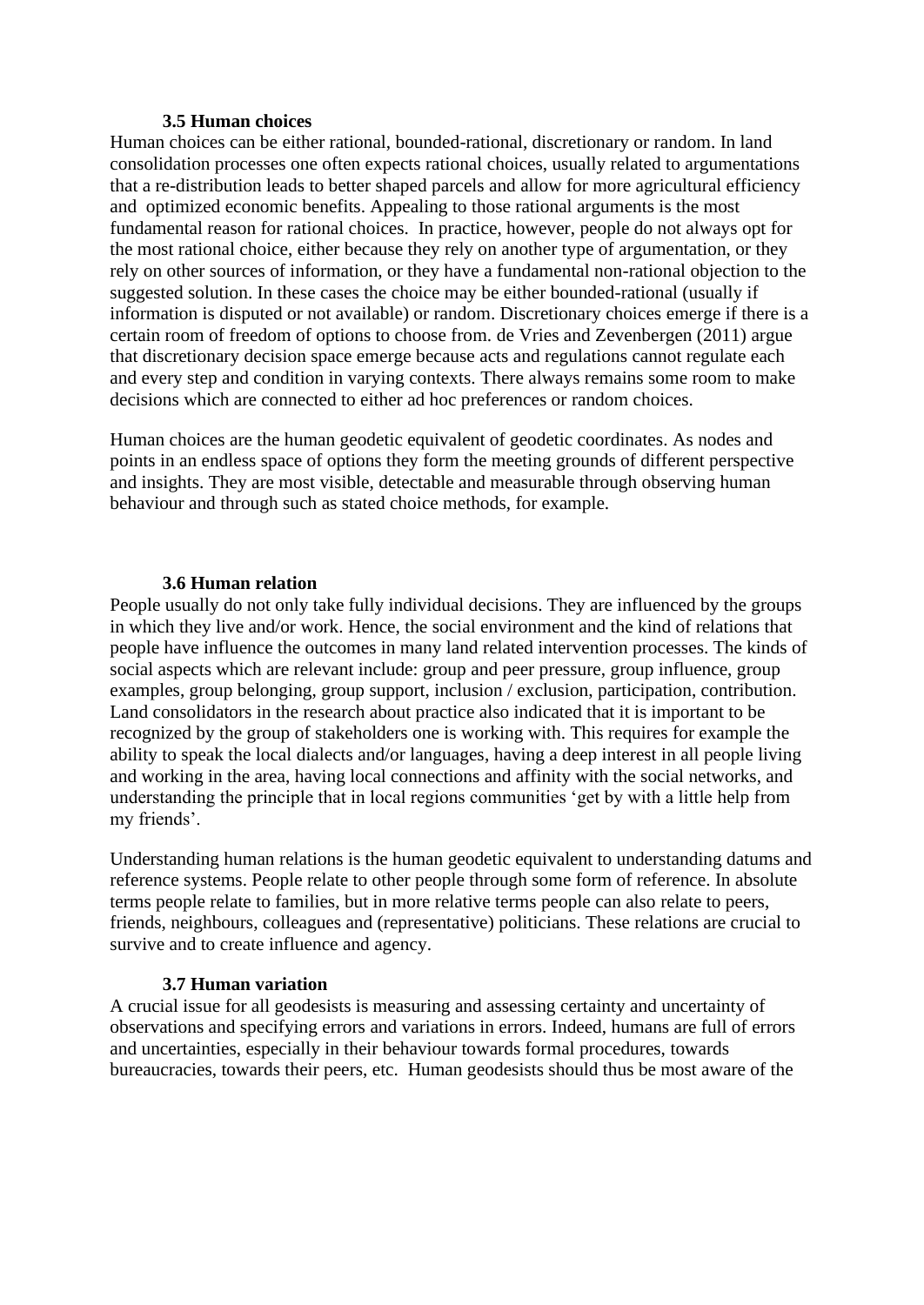human error, and have the ability to deal with mistakes and errors, to take responsibility in case of unclear, being reflective, and to acknowledge stress or happiness associated with uncertainty. Being reflective and responsible are perhaps the best instruments for dealing with human errors and human variations of standpoints, positions, beliefs. Variations of these occurs especially in the course of time. When land consolidation projects take a long time there may not only be a change on viewpoint of a single person, but the single person may also not be part of the project anymore. In these cases one has to deal with newly arising viewpoints. The geodetic equivalent is obviously the ability and techniques to specify errors, error ellipses and reliability.

# **3.8 Human dignity**

The essential question in human geodesy is: with which justification does one divide? The contemporary discourse is that division of land and resources should be done in a 'responsible manner' (de Vries et al., 2015, de Vries and Chigbu, 2017), should be 'equitable and fair' (Magel and Miosga, 2015) and 'fit-for-purpose' (McLaren et al., 2016). However what do these words mean and which values are beneath these terms? From a human rights perspective, but also reflected in the discourses on how to execute land consolidation effectively, the term and concept 'human dignity' emerges. Human dignity reflects an individual or group's sense of self-respect and self-worth, and it is connected to ideas of sanctity, autonomy, personhood, physical and psychological integrity and empowerment. In simple words, it is crucial in land related projects that one cannot treat everybody in exactly the same way. Each person and each group is different.

Yet, measuring or determining variations in this rather philosophical and ethical aspect of human dignity is not evident. One has to use the proxies of degree of perceived or comparative levels of autonomy, self-respect, worthiness, and self-esteem. Moreover, if there is any indication that certain people or certain regions are treated with lower levels of human dignity than others, than one has to step in. Of course, each person is treated equal according to many constitution, but this does not take away the fact that each person is different and has individual views and opinions, has their own family and friends, and is always living in unique circumstances. For land consolidators this aspect is relevant. One needs to take every project as a separate task. One cannot copy simply from previous projects how to deal with people or what to assume stakeholders will want.

This distinctive feature related to the human dignity aspect can one perhaps best compare with quality norms and assessments in surveying. These are also rather normative and to a certain degree subjective. There are indeed variations in acceptable quality, but one should always strive for a minimal degree of quality before one accepts the measurement.

# **4. DISCUSSION**

Figure 1 summarizes the eight fundamental human aspects from the land consolidation experiences. I will refer to these aspects as fundamental human geodetic aspects. Many of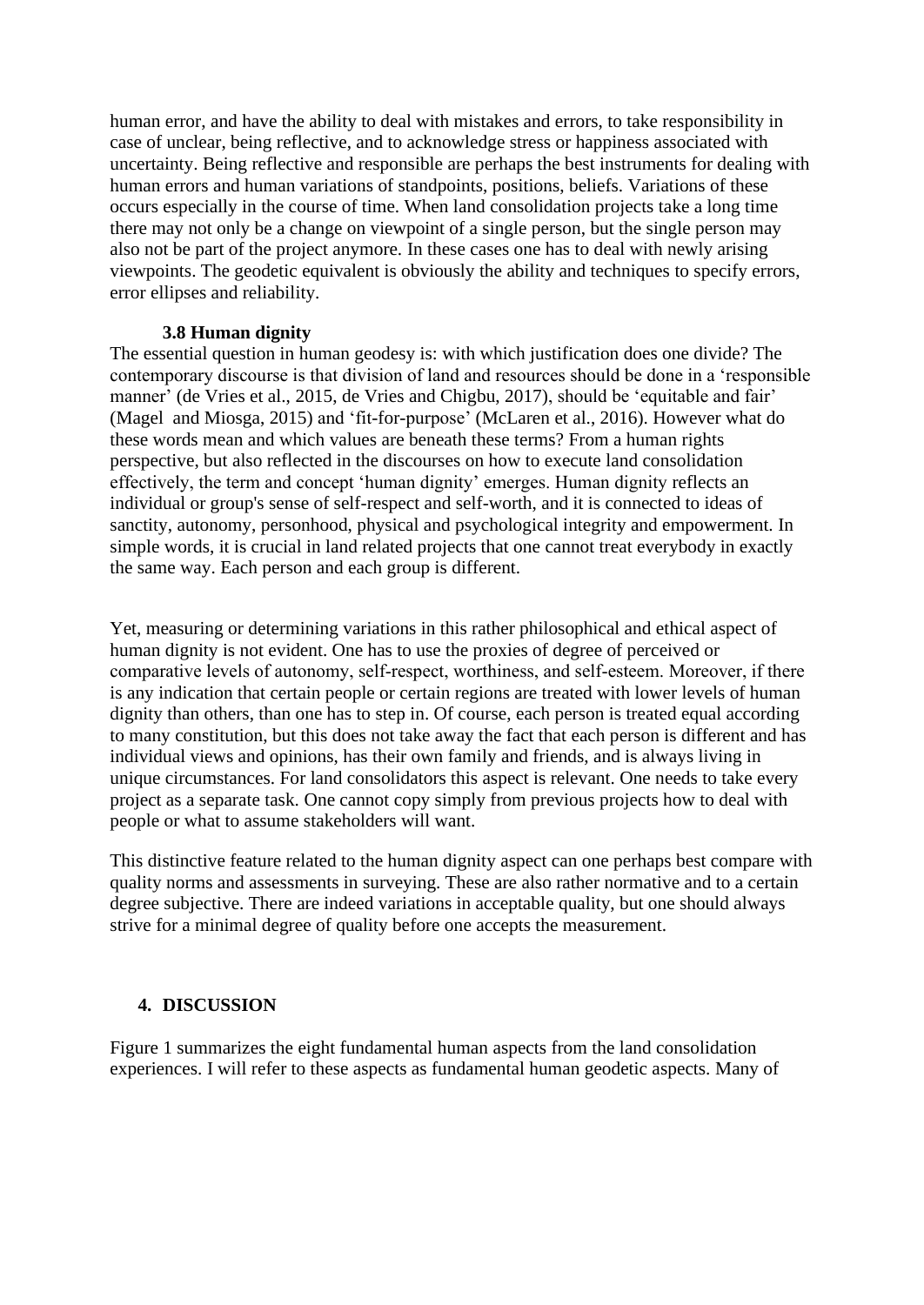these concepts are inter-related, but each concept offers a specific comprehension of human activities and/or humanly driven causes and effects.



# **Figure 1. Human aspects in land consolidation**

Having identified and specified the fundamental human aspects of land consolidation as part of a broader scientific notion of human geodesy, the next step is to review how these aspects are inter-related, and what kind of main principles can be posited such that the fundaments of human geodesy are demarcated. This can be done using a number of dichotomous questions, which can be connected to each of the aspects, and which can derive a number of operational guidelines on when and how to include human geodetic aspects in land consolidation projects.

# **4.1 Location specific or non-location specific insights**

To a large extent human identity, human relations and human choices are predominantly location-specific, because they all relate to a specific feeling, belief of behavior which can be connected to a certain area on the ground. Often this is translated in the name of the community with which one identifies, a local dialect, or an historical string of family relations. On top of that local choices may be strongly determined by geomorphology and/or topography. In contrast, human variation and human dignity are far less location specific because these could apply to any location. Human dignity is for example used to state that respect and appreciation should apply anywhere, and should be treated equally in all areas. Finally, human sentiments are often location specific, as they have to deal with specific reactions to plans or types of communication, but at the same time this aspect is very person dependent. There are simply people who express their sentiments more or less regardless of the location of the context, despite the fact that cultural theories would also make a difference between origins.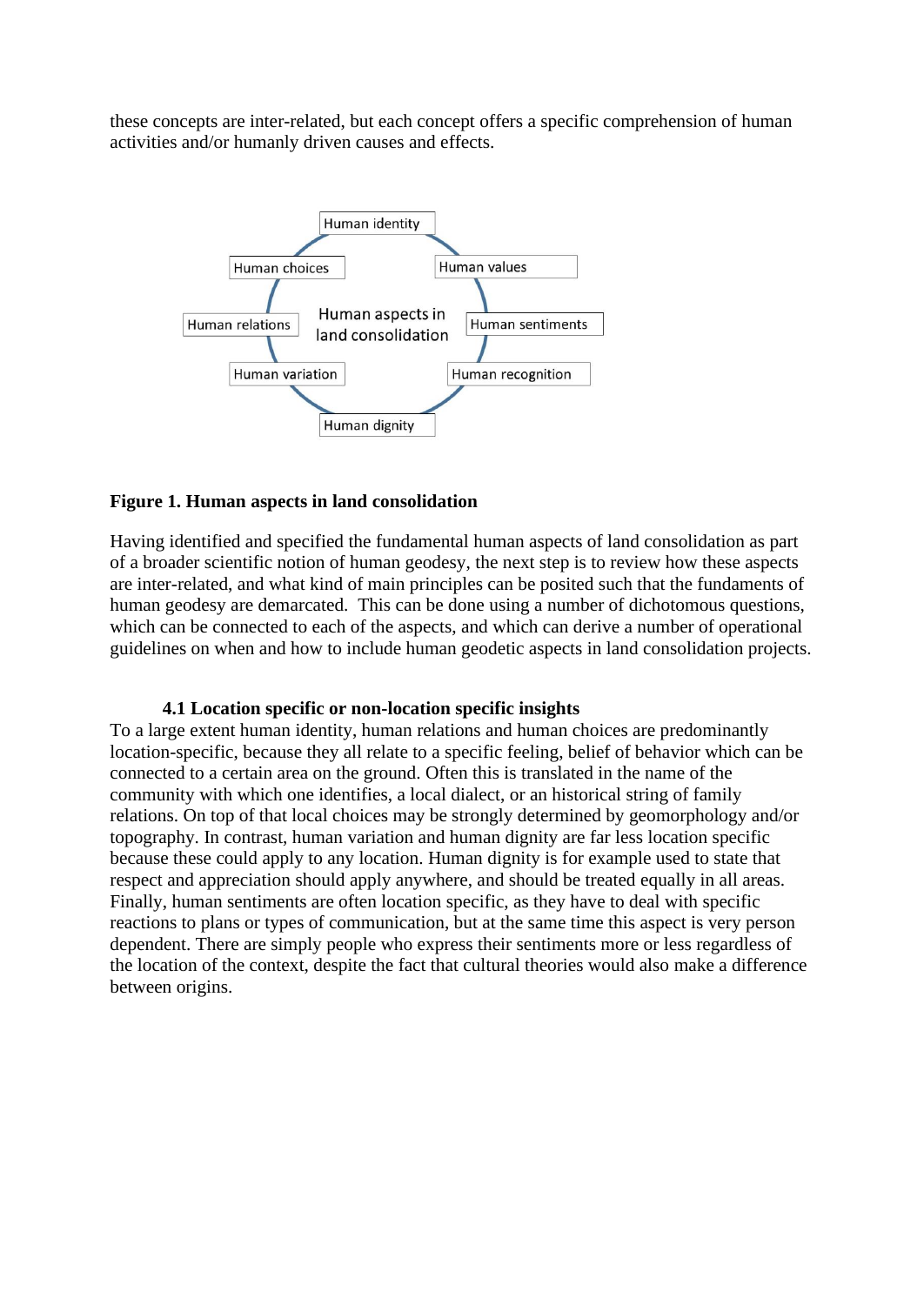#### **4.2 Long term versus short term insights**

Another difference is related to the duration of particular aspects. Human identity and human values are for example long-lived, whereas human sentiments are much shorter lived. The implication of these difference is that measuring and accounting for each aspect has to be done at different time scales.

**4.3 Land consolidation processes-related or non-process related aspects** Each land consolidation process, big or small, guided or voluntary, urban or rural, has a number of process steps. Hartvigsen (2015) specifies the following generic process steps as: pre study, initiative submitted to a government agency, initial public meeting, re-allotment planning, project approval, preparation of registration, execution of re-allotment and registration. Some of the aspects play a different role in each of these generic process steps. The aspect of human identity needs to be captured in the pre-study and is required in the reallotment planning. The goal is to conserve the identity and cultural heritage and not to delete it through the land consolidation. The aspects of human recognition is for example especially crucial during the public meetings. All people need to be heard and equally taken seriously. Human values are especially crucial in the project approval stage, because it is at this stage that values which are intrinsic in the new plan and which are explicit in the legislation are institutionalized.

# **4.4 Automatic feature extraction and use of big data versus specific data for each project**

Some of the human aspects can be captured and/or assembled through feature extraction of big data, including data collected through remote sensing (Wagner and de Vries, 2019, Lee and de Vries, 2020). A synthesis of twitter, facebook or Instagram message could for example evaluate certain human sentiments and derive and/or predict operant value systems. Similarly human relations could be derived from different social network media, such as facebook (for private relations) or Linkedin (for professional networks). In addition, many human values could be captured by online value capturing tools such as Q Methodology (de Vries, 2018) or through automated machine leanring from remote sensing images. Hence, the collection of many human aspects are no longer dependent on specific surveys and direct interviews, but can also be collected through automated means.

#### **5. CONCLUSION**

Many of the human aspects in land consolidaiton are already practiced. In that sense one could argue that if land consolidaiotn is a human geodetic activity, human geodesy already exists implicitly, because many practitioners in land consolidation tend to be geodesists who implement projects using all kinds of human related concepts, methods, techniques, epistemologies and axiologies. However, up till now the scientific fundaments of human geodesy are still scattered and undocumented. This paper provides a first overview of which aspects are relevant for human geodetic practitioners, and also addresses how and why these aspects are intrinsically connected to other concepts, tools and techniques of the geodetic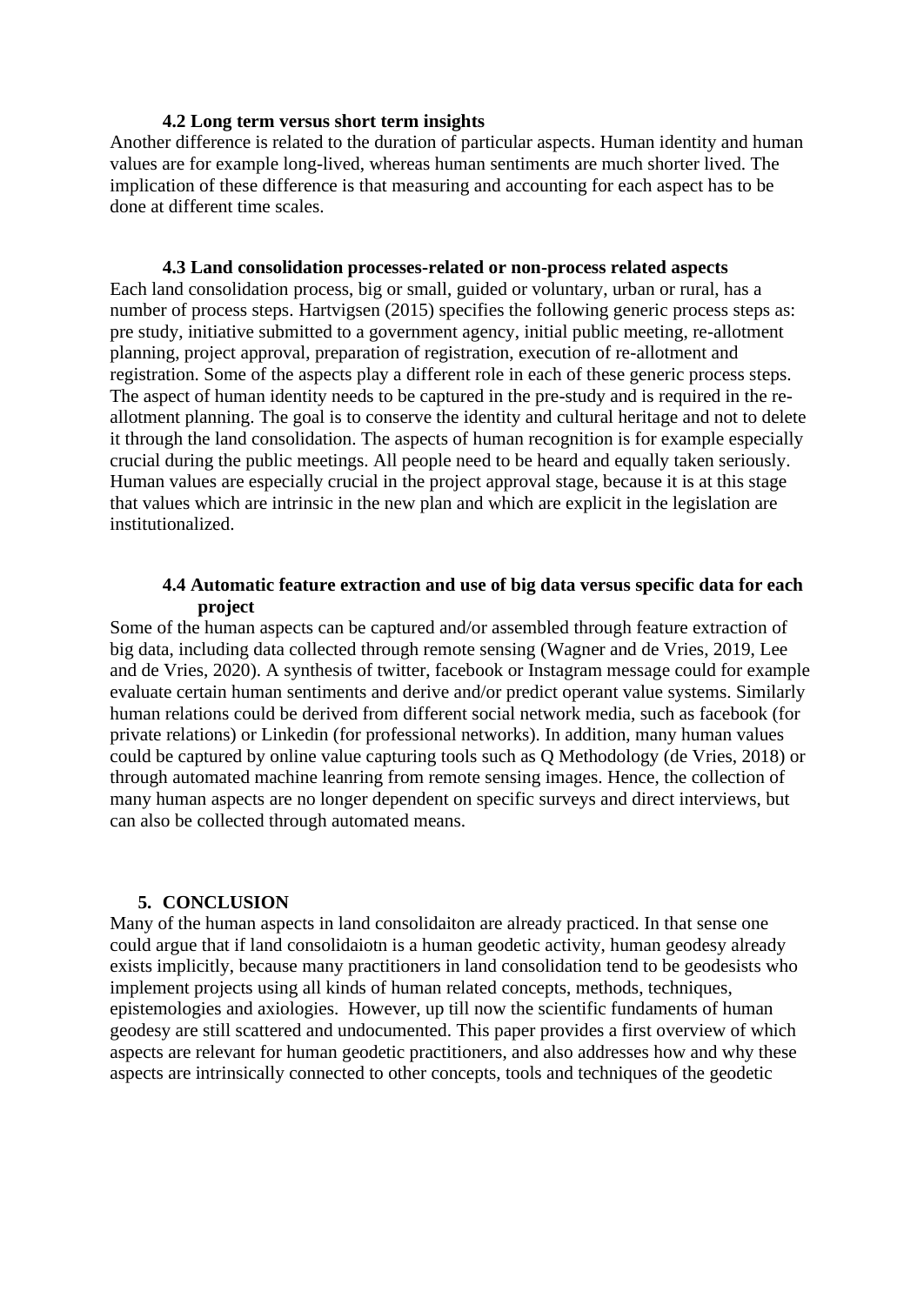profession and the geodetic science. For each of the aspects there exists a physical, mathematical or engineering geodesy equivalent. This justifies that human geodesy is connected and understandable from a geodetic perspective – rather than from another disciplinary perspective. Given this, the goal of specifying and unravelling these concepts in more detail is to start a more fundamental discussion on the principal paradigms and basic assumptions of human geodesy. Once these are derived, human geodesy can be broadened and widened further with its own identity and a truly recognized part of both geodesy (as an engineering science / discipline) and human sciences. In addition, the description and classification of aspects could be used for further empirical analysis.

#### **6. REFERENCES**

- ABUBAKARI, Z., VAN DER MOLEN, P., BENNETT, R. & KUUSAANA, E. D. 2016. Land consolidation, customary lands, and Ghana's Northern Savannah Ecological Zone: An evaluation of the possibilities and pitfalls. *Land use policy,* 54**,** 386-398.
- BENNETT, R. M., YIMER, F. A. & LEMMEN, C. 2015. Toward Fit-for-Purpose Land Consolidation. *Advances in Responsible Land Administration.* CRC Press.
- BENSON, K. 2016. The Anger Iceberg. Available:<https://www.gottman.com/blog/the-anger-iceberg/> (last date of access: 6.5.2019).
- BULLARD, R. 2007. Land Consolidation and Rural Development. Papers in Land Management. No. 10.
- CASTLEMAN, T. 2013. Human recognition and economic development: An introduction and theoretical model.
- CHANDRAN, R., HOPPE, R., DE VRIES, W. & GEORGIADOU, Y. 2015. Conflicting policy beliefs and informational complexities in designing a transboundary enforcement monitoring system. *Journal of cleaner production,* 105**,** 447-460.
- DE VRIES, W. T. 2017. Human geodesy shaping a new science and profession for the world of tomorrow. *FIG Working week 2017.* Helsinki, Finland.
- DE VRIES, W. T. 2018. Towards a theory of metagovernance of land: fundamentals and prospects. *Journal of land policy and governance (JLPG),* 1**,** 26-36.
- DE VRIES, W. T., BENDZKO, T., GJORGJIEV, G. & MALIJANSKA, N. 2018. Comparing land consolidation history and future – case studies Bavaria/Germany and Republic Macedonia. Report for BAYHOST funded project MB-2018-2/12 'Flurbereinigung in Theorie und Praxis - eine Vergleichsstudie Bayern- Mazedonien'. . TU Munich, Chair of Land Management.
- DE VRIES, W. T., BENNETT, R. M. & ZEVENBERGEN, J. 2015. Toward Responsible Land Administration. *Advances in Responsible Land Administration.* CRC Press.
- DE VRIES, W. T. & CHIGBU, U. E. 2017. Responsible land management Concept and application in a territorial rural context. *fub. Flächenmanagement und Bodenordnung,* 79**,** 65-73.
- DE VRIES, W. T., WOUTERS, R. & KONTTINEN, K. 2019. A comparative analysis of senior expert experiences with land consolidation projects and programs in Europe. *FIG Working week 2019, Geospatial information for a smarter life and environmental resilience.* Hanoi, Vietnam.
- DE VRIES, W. T. & ZEVENBERGEN, J. A. 2011. Discretionary space as a concept to review innovation in land administration in Africa. *Survey review,* 43**,** 638-652.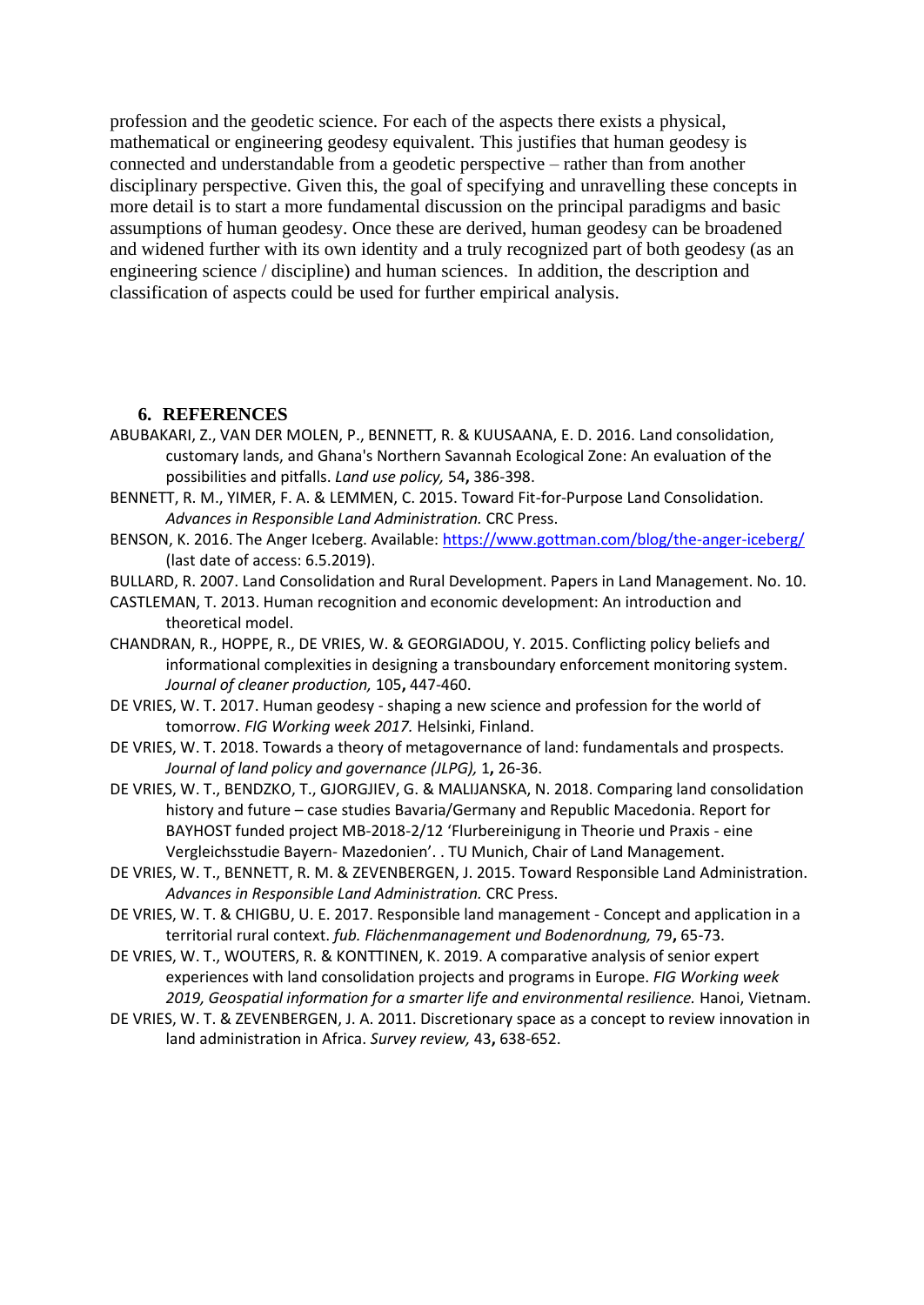- DEMETRIOU, D., SEE, L. & STILLWELL, J. 2013. A parcel shape index for use in land consolidation planning. *Transactions in GIS,* 17**,** 861-882.
- FAO 2003. The design of land consolidation pilot projects in Central and Eastern Europe. *In:* FAO (ed.).
- FAO 2004. Operations manual for land consolidation pilot projects in Central and Eastern Europe. Rome: Food and agiculture organization of the United Nations (FAO).
- GOLUBOVIĆ, Z. 2011. An anthropological conceptualisation of identity. *Synthesis philosophica,* 26**,** 25- 43.
- GUGGEMOS, A. 2018. *Bayrische Flurneuordnung in Theorie und Praxis.* Bachelor, Technical University of Munich.
- HARTVIGSEN, M. 2014. Land reform and land fragmentation in Central and Eastern Europe. *Land Use Policy,* 36**,** 330-341.
- HARTVIGSEN, M. B. 2015. *Land Reform and Land Consolidation in Central and Eastern Europe after 1989: Experiences and Perspectives.* Videnbasen for Aalborg UniversitetVBN, Aalborg UniversitetAalborg University, Det Teknisk-Naturvidenskabelige FakultetThe Faculty of Engineering and Science.
- KRUPOWICZ, W., CZARNECKA, A. & GRUS, M. 2019. Possibilities of implementing crowdsourcing initiatives in rural development programmes in Poland. *FIG Working Week 2019. Geospatial information for a smarter life and environmental resilience.* Hanoi, Vietnam, April 22–26, 2019.
- LEE, C. & DE VRIES, W. T. 2020. Bridging the Semantic Gap between Land Tenure and EO Data: Conceptual and Methodological Underpinnings for a Geospatially Informed Analysis. *Remote Sensing,* 12**,** 255.
- LOUWSMA, M. & LEMMEN, C. 2015. Relevance of leased land in land consolidation. *FIG Working week - From wisdom of the ages to the challenges of the modern world.* Sofia, Bulgaria.
- LOUWSMA, M., VAN BEEK, M. & HOEVE, B. 2014. A new approach: Participatory Land Consolidation XXV FIG Congress, 16-21 June 2014, Kuala Lumpur, Malaysia. FIG, 2014. .
- MAGEL , H. & MIOSGA, M. 2015. Philosophische Grundlagen zur Chancengleichheit. Welcher Begriff von Gerechtigkeit wird dabei zugrunde gelegt? . *3rd session of Enquete-Commission "Gleichwertige Lebensverhältnisse in ganz Bayern" (27.01.2015).*
- MCLAREN, R., ENEMARK, S. & LEMMEN, C. Guiding Principles for Building Fit-For-Purpose Land Administration Systems in Developing Countries: Capacity Development, Change Management and Project Delivery. Recovery from Disaster, 2016. International Federation of Surveyors.
- NTIHINYURWA, P. D., DE VRIES, W. T., CHIGBU, U. E. & DUKWIYIMPUHWE, P. A. 2019. The positive impacts of farm land fragmentation in Rwanda. *Land Use Policy,* 81**,** 565-581.
- SAVOIU, C., LEMMEN, C. & SAVOIU, I. 2015. Systematic Registration in Romania a New Opportunity for Land Consolidation. *FIG Working Week - From the wisdom of the ages to the challenges of the modern world.* Sofia, Bulgaria.
- VITIKAINEN, A. 2004. An overview of land consolidation in Europe. *nordic Journal of Surveying and real Estate research,* 1.
- WAGNER, M. & DE VRIES, W. T. 2019. Comparative Review of Methods Supporting Decision-Making in Urban Development and Land Management. *Land,* 8**,** 123.